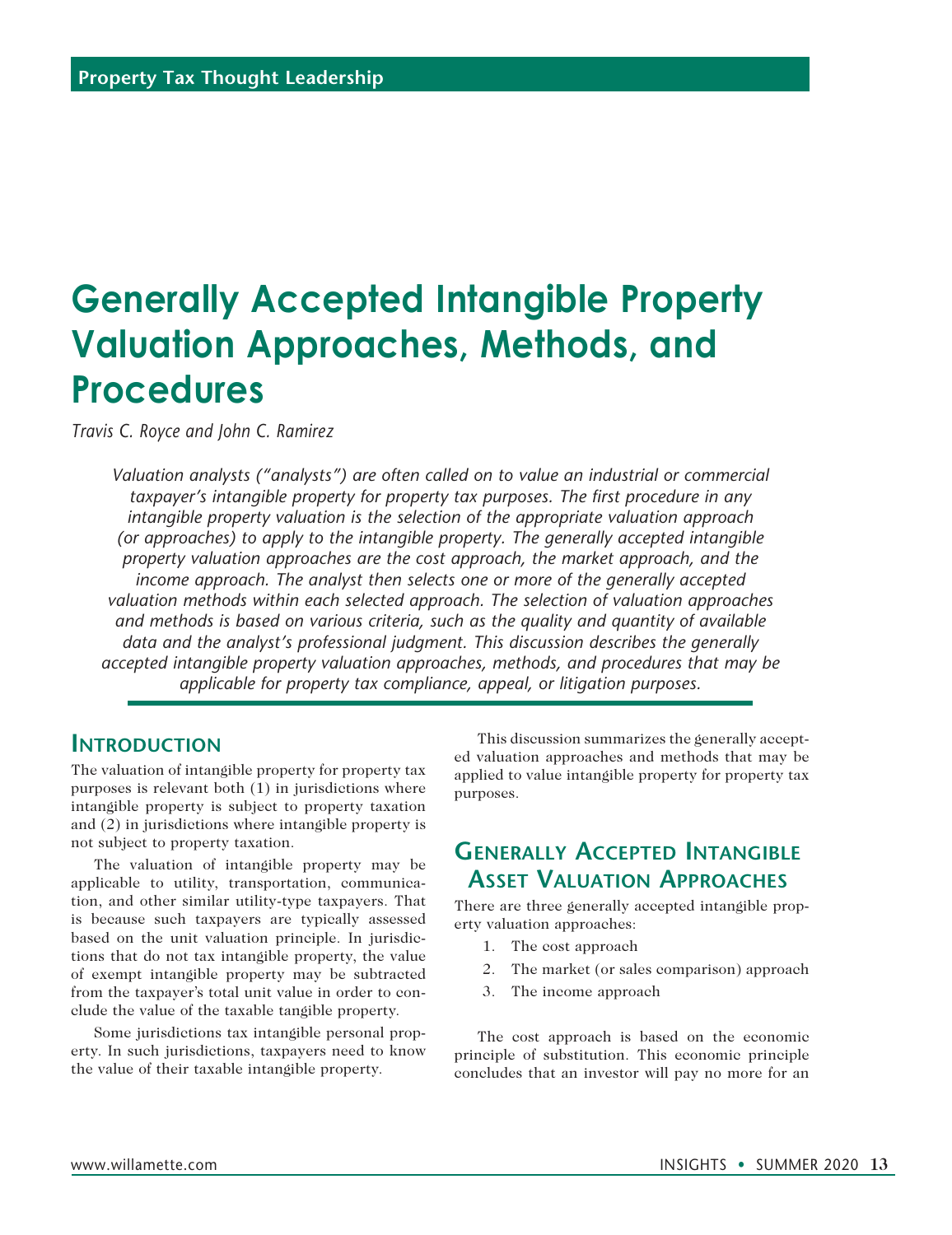investment than the cost to obtain (i.e., either to purchase or to construct) an investment of equal utility. For purposes of this economic principle, utility can be measured in many ways, including functionality, desirability, and so on.

The market (or sales comparison) approach is based on the related economic principles of competition and equilibrium. These economic principles conclude that, in a free and unrestricted market, supply and demand factors will drive the price of an investment to a point of equilibrium.

The principle of substitution also influences the market approach. This is because the identification and analysis of equilibrium prices for substitute investments will provide important evidence with regard to the value of the intangible asset.

The income approach is based on the economic principle of anticipation (sometimes also called the principle of expectation). In this valuation approach, the value of the intangible asset is the present value of the expected income to be earned from the ownership or operation of the asset. As the name of the economic principle implies, the investor "anticipates" the "expected" income to be earned from the ownership or operation of the intangible asset. This expectation of prospective income is then converted to a present worth.

There are numerous alternative definitions of income that may be considered in an income approach valuation. If properly analyzed, many different definitions of income can be analyzed to provide a reasonable indication of value.

This valuation approach requires the analyst to estimate the investor's required rate of return on the investment generating the prospective income. This required rate of return will be a function of many economic variables, including the risk—or the uncertainty—of the expected future income.

Analysts often attempt to apply all three valuation approaches in order to obtain a multidimensional perspective on the intangible asset.

For each intangible asset valuation, the analyst typically selects the valuation approach (or approaches, if applicable):

- 1. for which there are the greatest quantity and quality of available data,
- 2. that best reflects the actual transactional negotiations of market participants in the owner/operator industry,
- 3. that best fits the characteristics (e.g. use, age, etc.) of the intangible asset, and

4. that is most consistent with the practical experience and the professional judgment of the analyst.

Due to data limitations, many intangible asset valuations are based primarily on only one valuation approach.

# **Market Approach Valuation Methods**

The application of the market approach generally involves five procedures:

- 1. Research the appropriate exchange market to obtain information on sale/license transactions, listing, and offers to buy or sell/ license intangible assets that are similar to the intangible assets in terms of characteristics such as intangible asset type, intangible asset use, industry in which the intangible asset functions, date of sale, and so on.
- 2. Verify the information by confirming that the data obtained are factually accurate and that the sale or license exchange transactions reflect arm's-length market considerations. This verification procedure may also elicit additional information about the current market conditions for the sale or license of the intangible asset.
- 3. Select relevant units of comparison (e.g., income multiples or dollars per unit—units such as "per patent," "per mask work," or for computer software "per line of code") and develop a comparative analysis for each unit of comparison.
- 4. Compare the "guideline" intangible asset sale/license transactions with the subject intangible asset using the relevant units of comparison and then adjust the sale/license price of each guideline transaction appropriately to the intangible asset. If the guideline intangible asset cannot be sufficiently adjusted to the subject intangible asset, the guideline sale/license transaction should be eliminated from future consideration.
- 5. Reconcile the various value indications produced from the analysis of the guideline sale/license transactions into a value indication or range of value indications. In an imprecise market—subject to varying economics—a range of values may sometimes be a better conclusion than a single value estimate.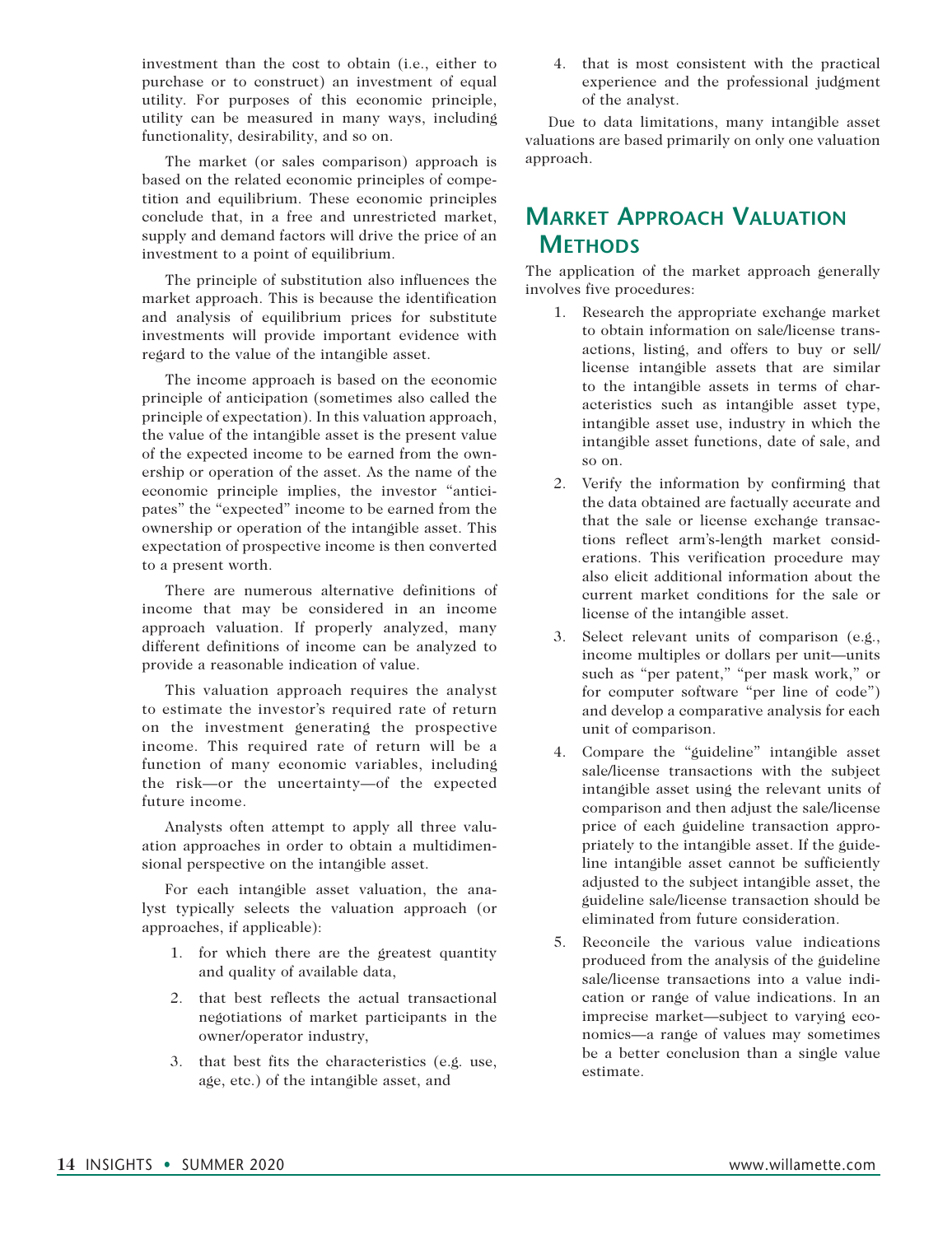The generally accepted market approach valuation methods include the following:

- 1. The sales comparison method
- 2. The relief from royalty ("RFR") method
- 3. The comparable profit margin method

All market approach valuation methods are also based on a measure of comparability. The sales comparison method is based on comparable (or guideline) sales data. The RFR method is based on comparable (or guideline) licenses data. And, the comparable profit margin method is based on comparable (or guideline) company data. The first two methods rely on transactional data. The comparable profit margin method, on the other hand, is based on financial performance data.

There are 10 basic elements of comparison that analysts typically consider when selecting, analyzing, and adjusting guideline intangible asset sales/ license transactional data:

- 1. The legal rights of intangible asset ownership that were conveyed in the guideline transaction.
- 2. The existence of any special financing terms or arrangements (e.g., between the buyer/licensee and the seller/licensor).
- 3. The existence, or absence, of arm's-length sale or license conditions.
- 4. The economic conditions that existed at the time of the intangible asset sale/ license transaction.
- 5. The industry in which the guideline intangible asset was or will be used.
- 6. The physical characteristics of the guideline sale/license assets compared to the subject intangible asset.
- 7. The functional characteristics of the guideline sale/license assets compared to the subject intangible asset.
- 8. The technological characteristics of the guideline sale/license assets compared to the subject intangible asset.
- 9. The economics of the guideline sale/license assets compared to the subject intangible asset.
- 10. The inclusion of other (not intangible) assets in the guideline sale/license transactions. This may include the sale/license of a bundle or portfolio of assets, which could include tangible personal property and/or real estate, as well as intangible assets.

One element that often directly affects the selection and adjustment of guideline sale/license transactions is expected useful economic life ("UEL"). The estimation of UEL (often called a "lifing analysis") is considered in each valuation approach as follows:1

- 1. In the income approach, a lifing analysis may be performed to estimate the projection period for the intangible asset income subject to either yield capitalization or direct capitalization.
- 2. In the cost approach, a lifing analysis may be performed to estimate the total amount of obsolescence, if any, from the estimated measure of "cost"—that is, the reproduction cost new or the replacement cost new or the historical cost.
- 3. In the market approach, a lifing analysis may be performed to select, reject, and/or adjust comparable or guideline intangible asset sale or license transactional data.

In the reconciliation procedure, the analyst reviews the data and analyses that resulted in each of the value indications. The analyst considers the strengths and weaknesses of each value indication based on (1) the reliability of the market data compiled and (2) the appropriateness of the analytical procedures applied. The analyst then takes these various indications and reconciles them into either a range of values or a single value indication.

## **Cost Approach Valuation Methods**

Within the cost approach, there are several valuation methods. Each of these valuation methods uses a different definition of cost. Some of the definitions of—or types of—cost measurement include the following:

- $\blacksquare$  Reproduction cost new
- $\blacksquare$  Replacement cost new
- $\blacksquare$  Historical cost

Replacement cost is the total cost to create, at current prices, an intangible asset having equal functionality or utility as the intangible asset. However, the replacement intangible asset would be created with contemporary scientific research, design, and development methods. Accordingly, the replacement intangible asset may have greater utility (in terms of commercial potential, technological capability, etc.) than the intangible asset.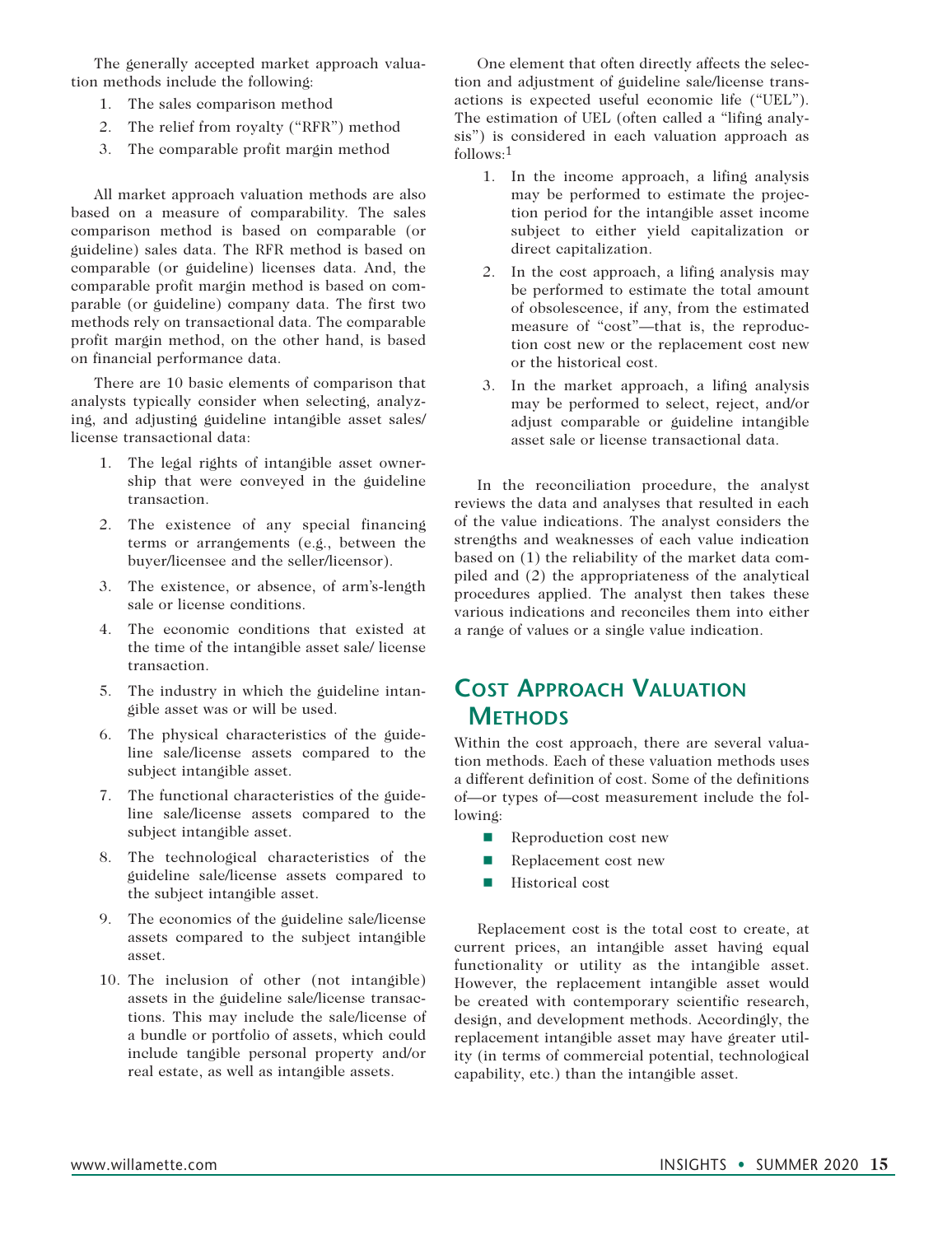

Functionality is an engineering concept that means the ability of the intangible asset to perform the task for which it was designed. Utility is an economics concept that means the ability of the intangible asset to provide an equivalent amount of satisfaction to the owner/operator.

Reproduction cost is the total cost, at current prices, to create an exact duplicate intangible asset. This duplicate intangible would be created using the same scientific research, design, and development methods used to create the original intangible asset.

"Replacement cost new" typically establishes the maximum amount that a prudent investor would pay for a fungible intangible asset. However, some types of intangible assets are not fungible. To the extent that an intangible asset is less than an ideal replacement for itself, the value of the intangible asset should be adjusted accordingly.

The textbook *Valuing Machinery and Equipment*  explains the difference between "replacement cost new" and "reproduction cost new":2

Replacement cost is the current cost of a similar new property having the nearest equivalent utility as the property being appraised, whereas reproduction cost is the

current cost of reproducing a new replica of the property being appraised using the same, or closely similar, materials.

In using the cost approach, the appraiser is comparing to the subject property the property that could actually replace it. The replacement property would be the most economical new property that could replace the service provided by the subject.

There are several other cost measures that are sometimes considered in an intangible asset cost approach analysis. Some analysts consider a measure of cost avoidance or opportunity cost as a cost approach measure. This measure quantifies either historical or prospective costs that are avoided (i.e., not incurred) by the intangible owner due to the ownership of the intangible asset.

Some analysts consider trended historical costs as a current cost measure. In this measure, historical intangible asset development costs are identified and trended to the valuation date by an inflationbased index factor. This trended historical cost method is particularly applicable when:

- 1. the intangible asset is relatively new or
- 2. the owner/operator has fairly complete records related to the historical development costs and efforts.

All cost approach valuation methods typically include a comprehensive measurement of cost. These cost measurements (reproduction, replacement, historical, etc.) typically include the cost of all materials, labor, overhead, developer's profit, and entrepreneurial profit (e.g., return on capital during the intangible property development period).

The cost approach valuation methods include the following:

- **n** Reproduction cost new less depreciation method
- n Replacement cost new less depreciation method
- Trended historical cost less depreciation method
- Historical cost less depreciation method

Cost alone (regardless of the type or measurement of the cost) typically does not provide a reasonable indication of value. Various forms of obsolescence have to be identified, quantified, and subtracted in order to estimate value.

The intangible asset's cost metric is typically adjusted for loss in value due to: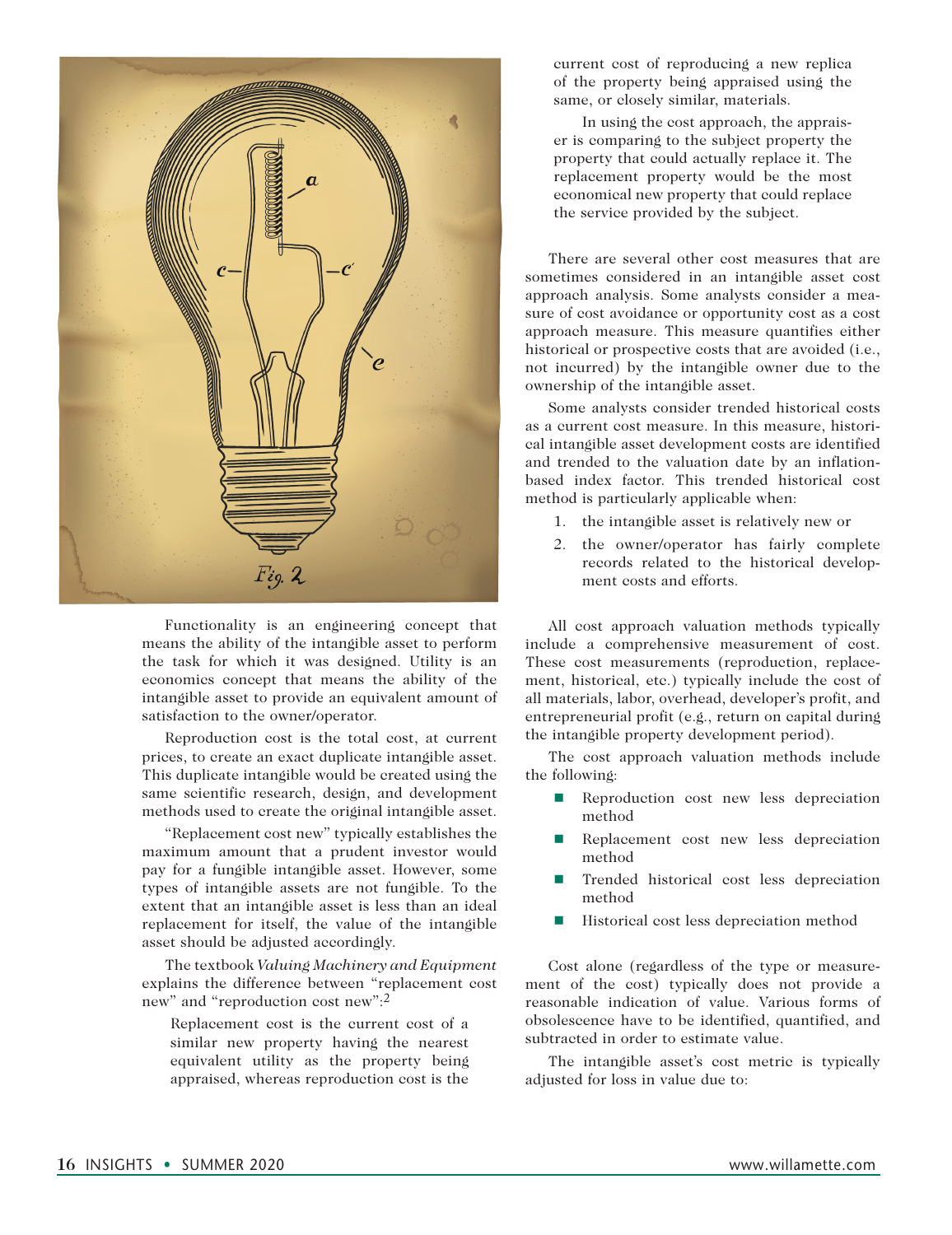- $\blacksquare$  physical deterioration
- functional obsolescence, and
- economic obsolescence.

Physical deterioration is the reduction in asset value due to physical wear and tear. It is unlikely that an intangible asset will experience physical deterioration. Nonetheless, the analyst should always consider the existence of any physical deterioration in a cost approach analysis.

Functional obsolescence is the reduction in intangible asset value due to its inability to perform the function (or yield the periodic utility) for which it was originally designed. Technological obsolescence is a decrease in intangible asset value due to improvements in technology that make the intangible asset less than an ideal replacement for itself.

Economic obsolescence (a component of external obsolescence) is a reduction in value due to events that are external to—and not controlled by the current use or condition of the intangible asset. The impact of economic obsolescence is typically beyond the control of the intangible asset owner and, therefore, is considered incurable.

Not every intangible asset suffers from each form of obsolescence. However, the consideration, identification, and quantification of the various forms of obsolescence (to the extent that they exist) is an important procedure in the cost approach. The measure or metric of cost (as defined by the individual method) less the measure of obsolescence provides an intangible asset value indication.

### **Income Approach Valuation Methods**

There are numerous measures of income that may be applied in the income approach. These income measures include the following:

- 1. Earnings before interest, taxes, depreciation, and amortization ("EBITDA")
- 2. Earnings before interest and taxes ("EBIT")
- 3. Net operating income
- 4. Net income (before tax or after tax)
- 5. Net cash flow
- 6. Other measures (such as incremental income)

Given the different income measures that may be applied in the income approach, one important procedure in this approach is to ensure that the discount rate or capitalization rate used in the analysis is derived on a basis consistent with the income measure.

There are at least as many income approach valuation methods as there are measures of income. These methods may be grouped into categories based on methods with similar conceptual underpinnings and similar practical applications.

Several categories of income approach valuation methods are listed below:

- 1. Methods that quantify incremental levels of income (i.e., the owner/operator will enjoy a greater level of income by owning the intangible asset as compared to not owning the intangible asset)
- 2. Methods that quantify decremental levels of costs—either expenses or investments (i.e., the owner/operator will suffer a lower level of costs—such as otherwise required investments or operating expenses—by owning the intangible asset as compared to not owning the intangible asset)
- 3. Methods that estimate the relief from a hypothetical royalty or rental payment (i.e., the amount of a royalty or rental payment that the owner/operator would be willing to pay to a third party in order to obtain the use of and the rights to the intangible asset)
- 4. Methods that quantify the difference in the value of overall business enterprise or similar business unit as the result of owning/ operating the intangible asset (and using it in the business enterprise), as compared to not owning/operating the intangible asset (and not using it in the business enterprise)
- 5. Methods that estimate the value of the intangible asset as a residual from the value of an overall business enterprise (or a similar business unit) or as a residual from the value of an overall estimation of the total intangible asset value of a business enterprise (or similar business unit)

The generally accepted income approach valuation methods include the following:

- Differential income (with/without) method
- Incremental income method
- **n** Greenfield method
- $\blacksquare$  Profit split method (or residual profit split method)
- **n** Disaggregated method